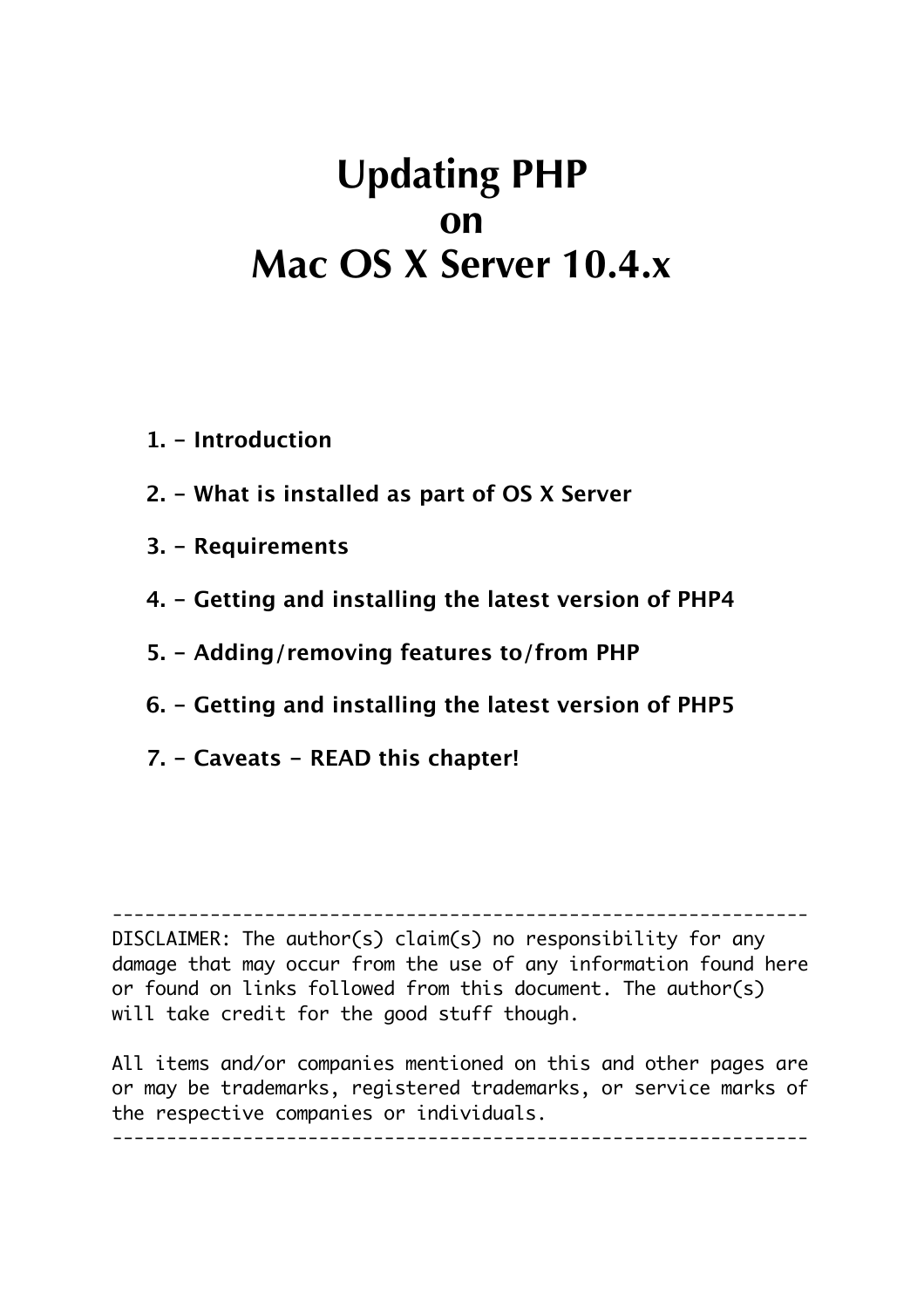#### **1. - Introduction**

The purpose of this document is to provide instructions on how to update the version of PHP included with OS X 10.4.x Tiger Server. DO NOT USE this document to update PHP on 10.5.x Leopard Server. An separate tutorial is available.

It will guide you through updating to the latest version of PHP4 without breaking Server Admin functionality. Furthermore you will be shown how to update to the latest version of PHP5, while retaining most of Server Admin's functionality.

Although the Apple included version of PHP4 is suitable for most users, there are situations where one might need to update. A common reason is to include support for the GD2 libraries.

This document will require you to use the command line. If you do not feel comfortable with using the command line, you should look for a ready made installer package.

Why should I use the command line if there are ready made installer packages available? Short answer: Greater flexibility. Long answer: The packages available, reflect the creators' views on what should or shouldn't be included in the package. By understanding how to install things yourself, you can choose what to include in your PHP build.

This document is written for Mac OS X 10.4.x. However, it should apply to 10.3.x as well. Be aware though that I have not done any particular testing of this procedure on 10.3.x.

DISCLAIMER: Whatever you do based on this document, you do it at your own risk! Just in case you haven't understood: Whatever you do based on this document, you do it at your own risk!

This tutorial has been tested on a standard Mac OS X 10.4.x Server. If you have already tinkered with your system, be aware that things might differ. It is impossible for me to foresee all changes that one might have applied to a server.

This tutorial contains step-by-step instructions for the terminal. Although you could just type them in line by line, it is recommended you have a basic understanding of the terminal.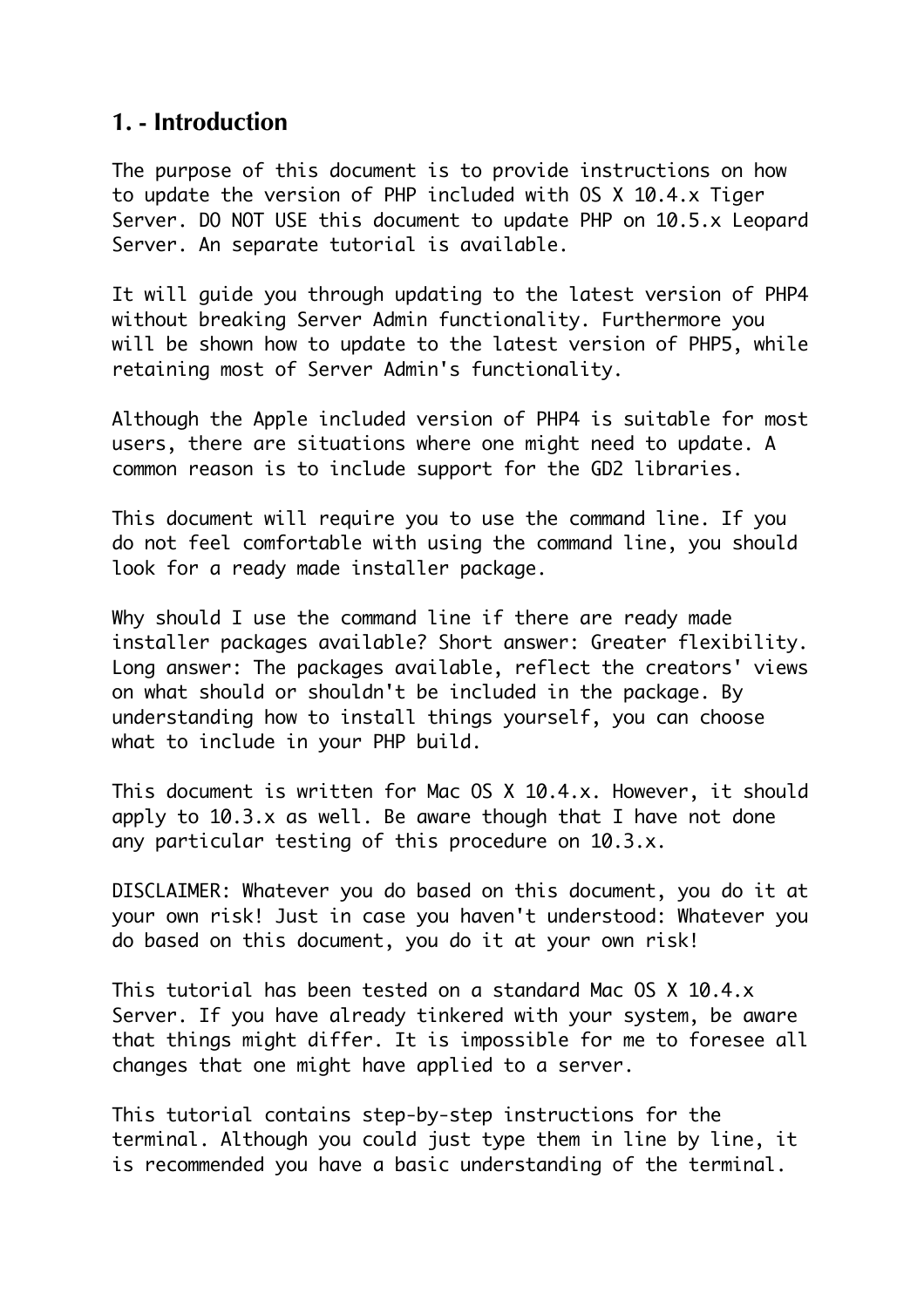### **2. - What is installed as part of OS X Server**

In order to better understand OS X 10.4.x the process it is useful to have a basic knowledge of the basic installation.

As of 10.4.8 and the latest security updates, Apple includes PHP 4.4.4 with its server operating system. The configuration used is as follows:

*./configure --prefix=/usr --mandir=/usr/share/man - infodir=/usr/share/info --disable-dependency-tracking - with-apxs --with-ldap=/usr --with-kerberos=/usr - enable-cli --with-zlib-dir=/usr --enable-trans-sid - with-xml --enable-exif --enable-ftp --enable-mbstring - enable-mbregex --enable-dbx --enable-sockets --withiodbc=/usr --with-curl=/usr --with-config-file-path=/ private/etc --sysconfdir=/private/etc --with-mysql=/usr --with-mysql-sock=/var/mysql/mysql.sock --without-pear*

Looks scary? Don't worry, it will become clearer later on. This line basically tells PHP what modules to install and what to omit. A sample of options can be found here: http://ch2.php.net/manual/en/configure.php

For those who can't wait and know what they do: to configure a freshly downloaded PHP4 version to behave exactly as Apple intended it to, just use above configuration command.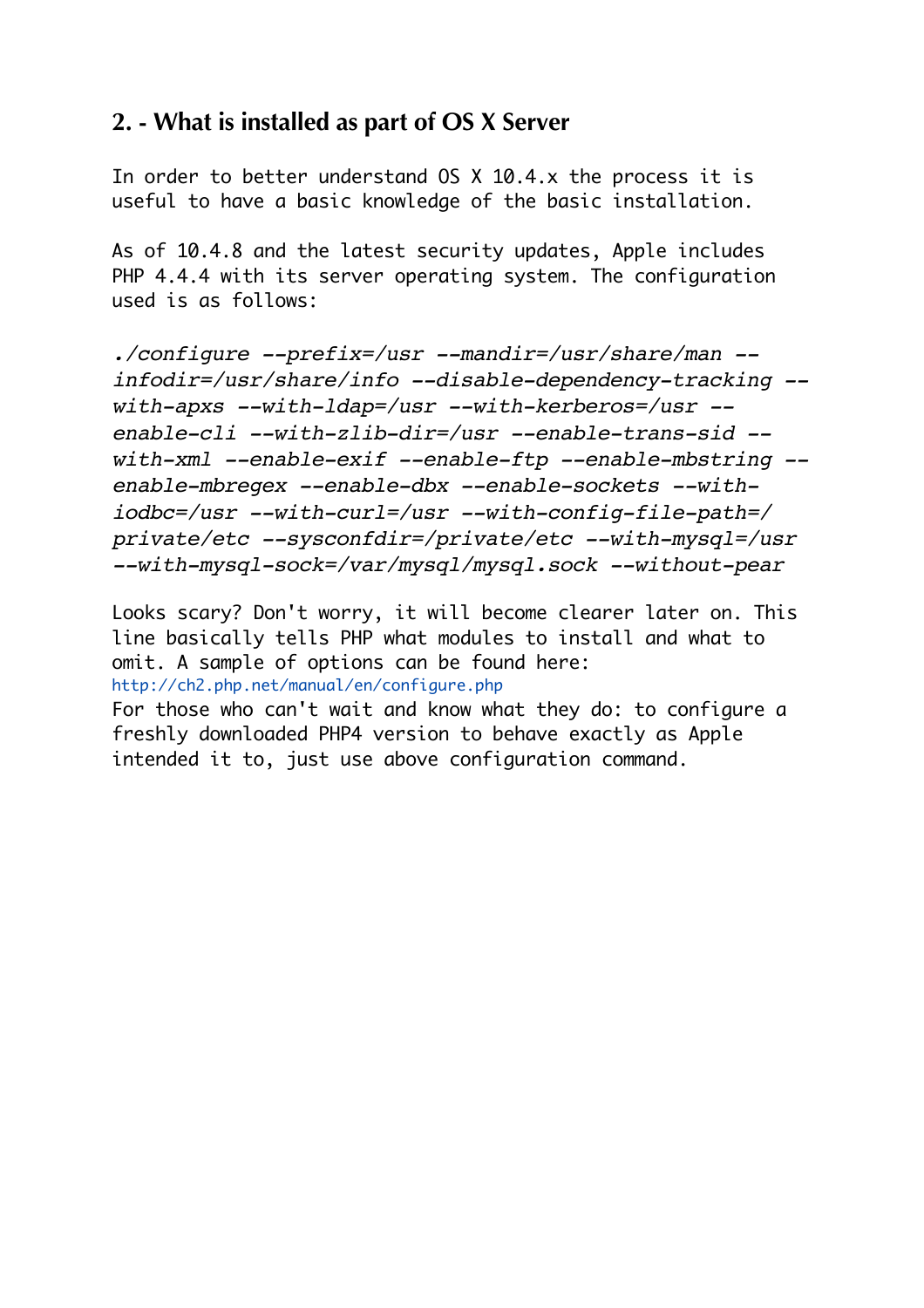## **3. - Requirements**

Before you get started, you need to make sure some basic requirements are met:

- You have made a backup of your system.
- You have the latest version of Apple's Developer Tools (Xcode 2.4 or higher) installed. Dev Tools are available on your Server DVD and as a free download from Apple's Developer Connection.
- X11 SDK is installed (available on your OS X Developer Tools Disc or Image. This is different from the X11 client that comes with OS X.)
- You do have a backup
- You are running 10.4.x
- You have not manually updated anything related to PHP or Apache so far (if you have, you must know how to adapt these instructions to the changes you made).
- You have a PPC processor
- Not a requirement, but it is recommended you subscribe to our newsletter(s) or follow us on Twitter to be informed when updated versions of this tutorial become available: http://osx.topicdesk.com/newsletter/ http://twitter.com/topicdesk/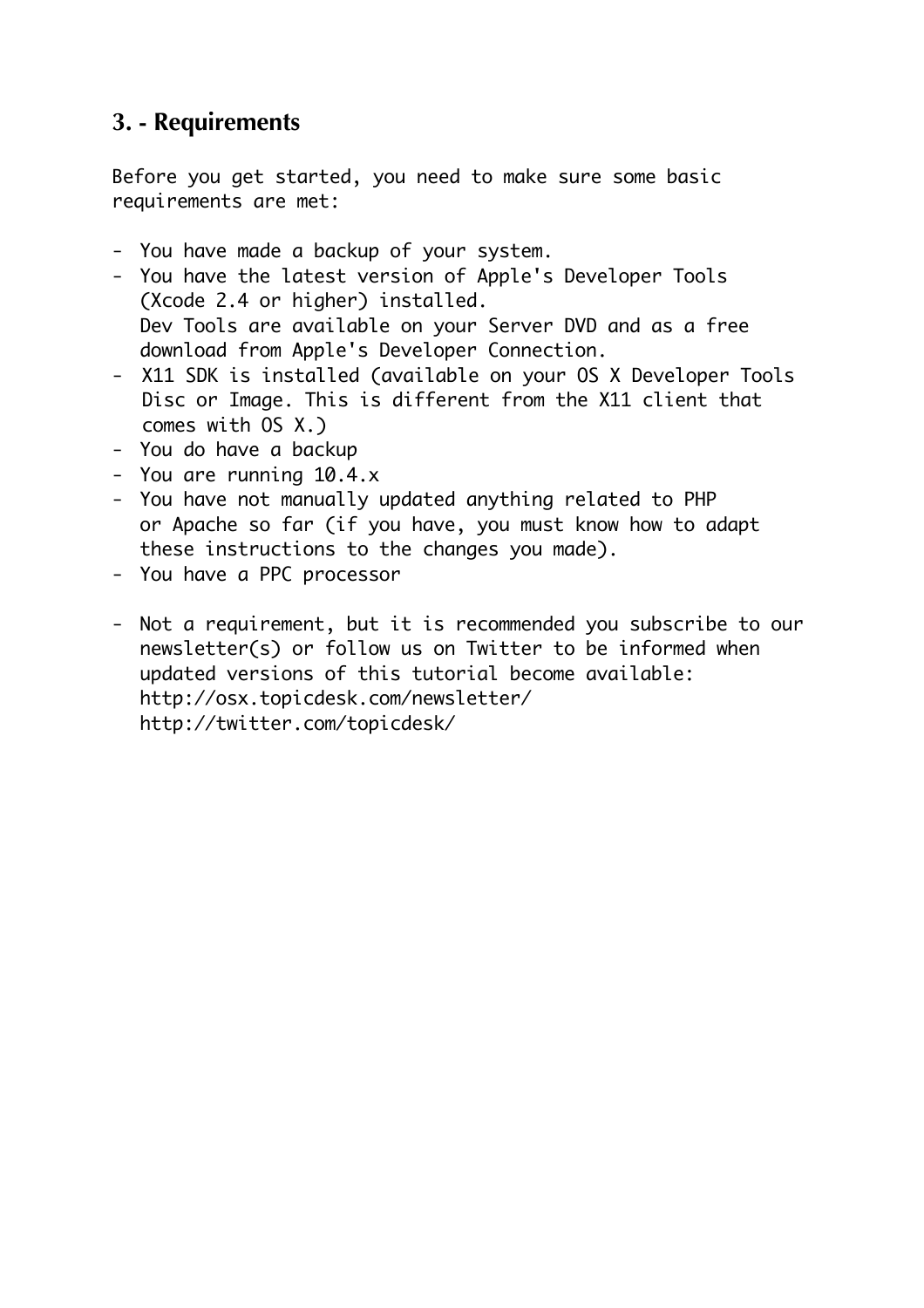#### **4. - Getting and installing the latest version of PHP4**

This chapter will guide you through replacing your current version of PHP4 with the latest version available. It will not add any functionality compared to the Apple installed version. It will only give you the peace of mind to have the latest version with the most recent security fixes. If you need extra functionality, wait for the following chapters.

So let's get going: Make sure you are logged in as root.

Get and install the latest version of PHP by issuing the following commands (*in oblique type*). Issue them one after the other making sure you do not miss any dots or slashes. Also note that the download URL given will change in the future. In that case just replace the URL in this document with the current one. The URL used at the time this document was written refers to PHP 4.4.9. If you want to install a different version, adjust accordingly. Lines wrapping without line spacing are a single command.

*gcc\_select 3.3* (for PPC. Use "*gcc\_select 4.0"* for Intel)

*mkdir -p /SourceCache*

*cd /SourceCache*

*curl -O http://us3.php.net/distributions/ php-4.4.9.tar.gz*

*tar xzpf php-4.4.9.tar.gz*

*cd /SourceCache/php-4.4.9*

*sh*

*CFLAGS=-DBIND\_8\_COMPAT*

*export CFLAGS*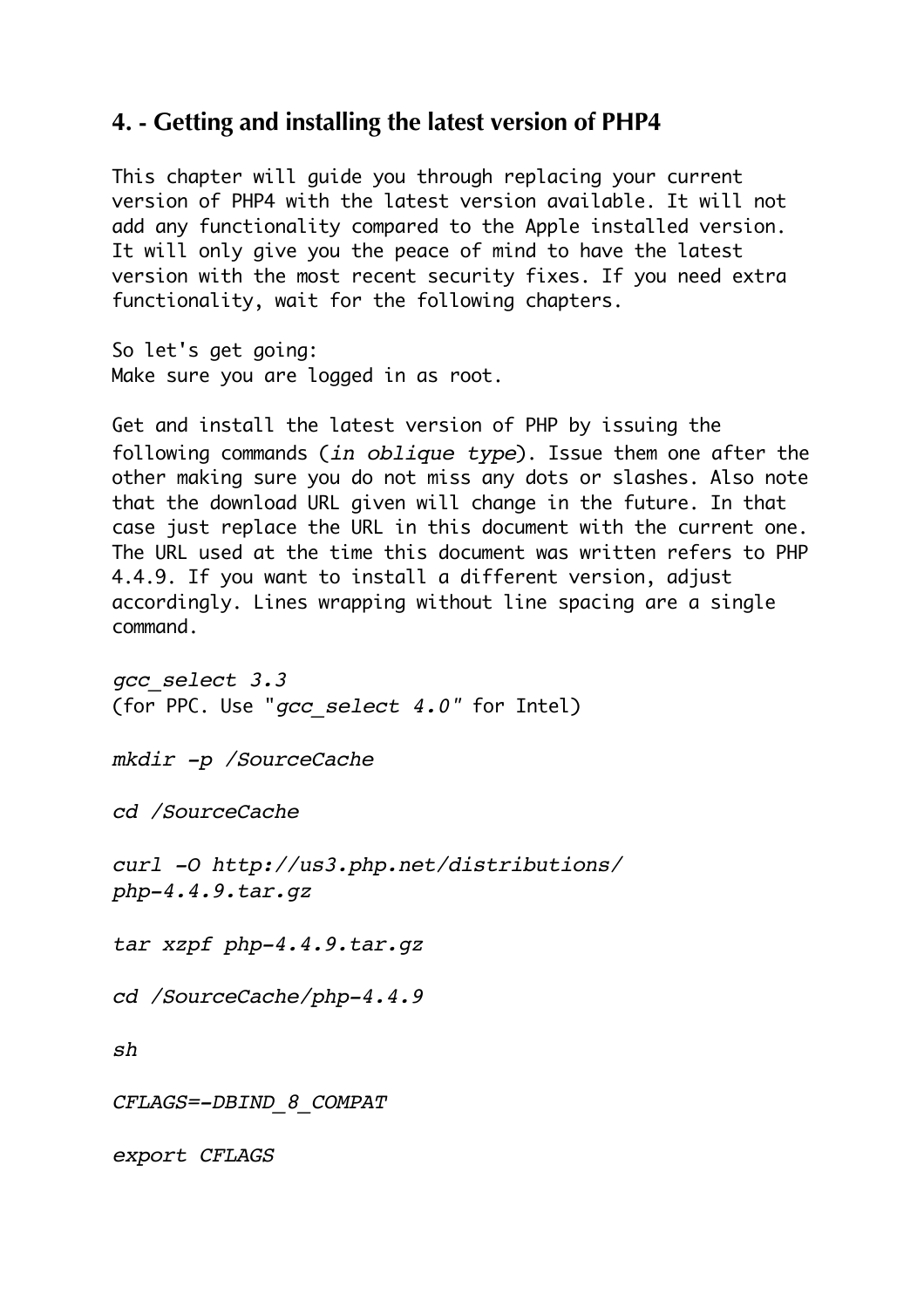(The following is one long line starting with './configure' and ending with 'pear')

*./configure --prefix=/usr --mandir=/usr/share/man - infodir=/usr/share/info --disable-dependency-tracking - with-apxs --with-ldap=/usr --with-kerberos=/usr - enable-cli --with-zlib-dir=/usr --with-xml --enable-exif --enable-ftp --enable-mbstring --enable-mbregex - enable-dbx --enable-sockets --with-iodbc=/usr --withcurl=/usr --with-config-file-path=/private/etc - sysconfdir=/private/etc --with-mysql=/usr --with-mysqlsock=/var/mysql/mysql.sock --without-pear* (The above is one long line starting with './configure' and ending with 'pear')

#### *make*

(Up to this point, you have only built PHP4. Your current version has not been replaced. The next command will take care of this).

*make install*

*sudo apachectl graceful restart*

*exit*

You should now be all set and have an "Apple compliant" version of PHP4. Server Admin will still work as before.

*/usr/bin/php -v* will tell you the version. */usr/bin/php -i* will give you more info.

configuration information will be displayed.

A more comfortable way of seeing the details of your PHP configuration can be achieved through a special .php file. Create a file called info.php with the following contents: *<?php phpinfo(); ?>* When done, place it in an accessible directory of your webserver and call it through your browser. Detailed version and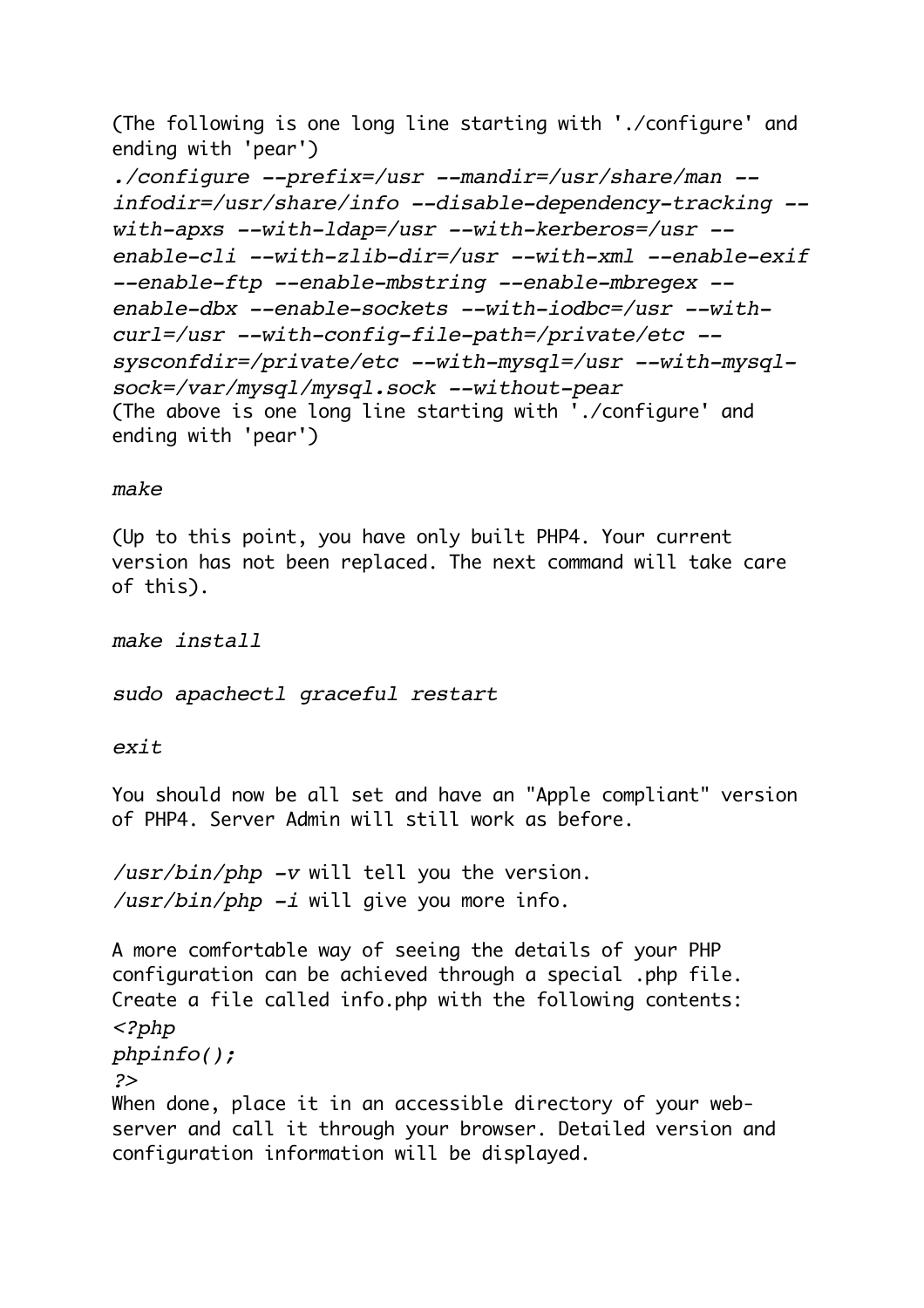#### **5. - Adding/removing features to/from PHP**

Besides simply replacing PHP with the latest version, one can at the same time choose additional options.

The basic procedure is the same as outlined in chapter 4. The main difference is the addition/removal of configuration option. A configuration option is what follows the ./configure command. For example *--with-config-file-path=/private/etc* will tell PHP4 to look for its configuration file inside "*--with-configfile-path=/private/etc*".

Some options come as part of the PHP distribution and need only to be added/removed. Others like "*--with-gd"* for example rely on external components to be installed on your system. Simply adding the option to ./configure will not be enough. In this particular case you would tell PHP to add support for the GD Graphics Library which you would need to install first. A separate tutorial on installing the GD Graphics Library is available on http://osx.topicdesk.com/.

Let's take this as an example then. Once you have installed GD (following the other tutorial), you would repeat chapter 4 with one notable exception: The ./configure statement needs to be changed. Everything else is exactly the same.

(The following is one long line starting with './configure' and ending with 'gd')

*./configure --prefix=/usr --mandir=/usr/share/man - infodir=/usr/share/info --disable-dependency-tracking - with-apxs --with-ldap=/usr --with-kerberos=/usr - enable-cli --with-zlib-dir=/usr --with-xml --enable-exif --enable-ftp --enable-mbstring --enable-mbregex - enable-dbx --enable-sockets --with-iodbc=/usr --withcurl=/usr --with-config-file-path=/private/etc - sysconfdir=/private/etc --with-mysql=/usr --with-mysqlsock=/var/mysql/mysql.sock --without-pear --with-jpegdir=/usr/local --with-png-dir=/usr/local --withfreetype-dir=/usr/X11R6 --with-gd=/usr/local* (The above is one long line starting with './configure' and ending with 'gd')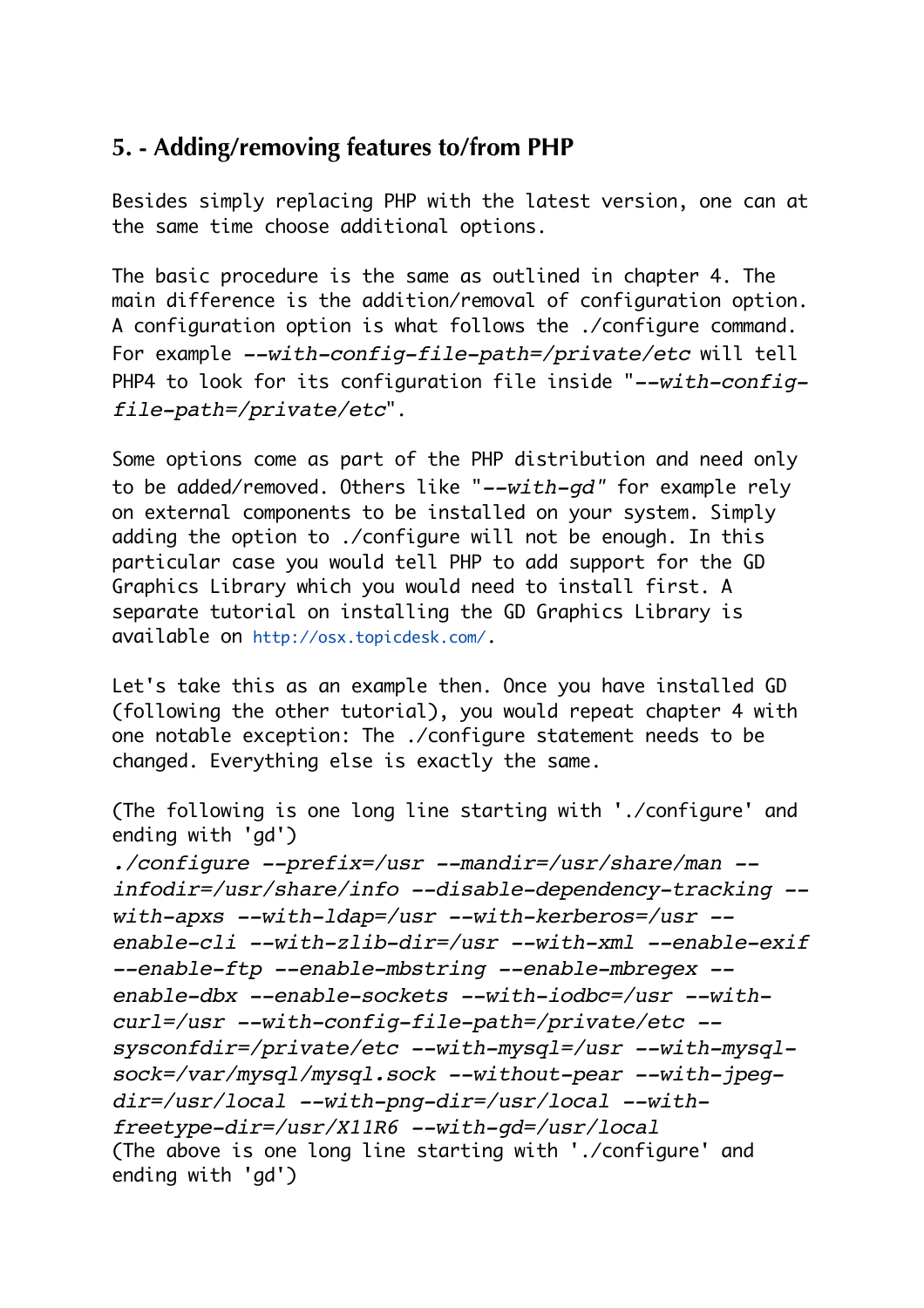If you look at above ./configure statement we have added "- with-jpeg-dir=/usr/local --with-png-dir=/usr/local --withfreetype-dir=*/usr/X11R6* --with-gd=/usr/local". This tells PHP to use GD and where to look for the libraries required by GD.

Another possibility might be to remove the *--without-pear* option. This will tell PHP to keep using pear (for some reason Apple has removed Pear support in its latest security update).

As you might have guessed by now, it is quite simple to tailor PHP to your specific needs.

#### **6. - Getting and installing the latest version of PHP5**

Instead of PHP4 you may want to use PHP5. Be it because some software you need relies on it, be it because you can. If you do not a specific need, it is recommended you keep PHP4.

The basic steps required to install PHP5 are the same as for PHP5. Because PHP5 cannot be integrated 100% with Server Admin and may also create some incompatiblities (SquirrelMail for example would have to be updated to run with PHP5), we will install it alongside PHP4 rather than replace PHP4. Be aware though that only one version of PHP can be running at the same time!

So let's get going: Make sure you are logged in as root.

Get and install the latest version of PHP5 by issuing the following commands (*in oblique type*). Issue them one after the other making sure you do not miss any dots or slashes. Also note that the download URL given will change in the future. In that case just change the URL with the current one. The URL used at the time this document was written refers to PHP 5.2.10. If you want to install a different version, adjust accordingly. Lines wrapping without line spacing are a single command.

*gcc\_select 3.3* (for PPC. Use "*gcc\_select 4.0"* for Intel)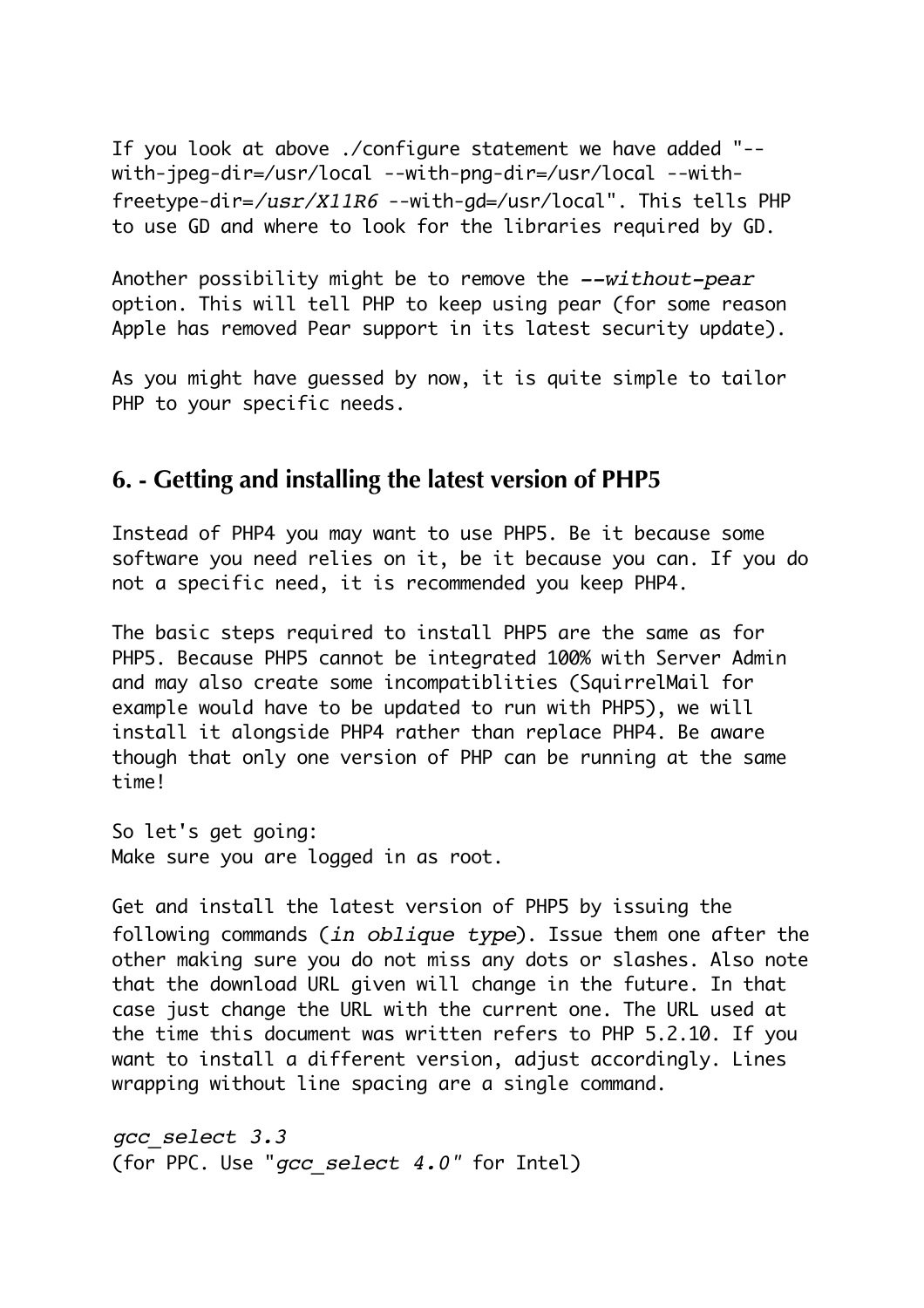*mkdir -p /SourceCache*

*cd /SourceCache*

*curl -O http://us3.php.net/distributions/ php-5.2.10.tar.gz*

*tar xzpf php-5.2.10.tar.gz*

*cd /SourceCache/php-5.2.10*

*sh*

*CFLAGS=-DBIND\_8\_COMPAT*

*export CFLAGS*

(The following is one long line starting with './configure' and ending with 'sock')

*./configure --prefix=/usr/local/php5 --mandir=/usr/ share/man --infodir=/usr/share/info --with-apxs --withldap=/usr --with-kerberos=/usr --enable-cli --with-zlibdir=/usr --with-libxml-dir=/usr --enable-exif --enableftp --enable-mbstring --enable-sockets --with-iodbc=/usr --with-curl=/usr --with-config-file-path=/private/etc - with-mysql=/usr --with-mysql-sock=/var/mysql/mysql.sock* (The above is one long line starting with './configure' and ending with 'sock')

*make*

(Up to this point, you have only built PHP5. It has not been installed. The next command will take care of this).

*make install*

*sudo apachectl graceful restart*

*exit*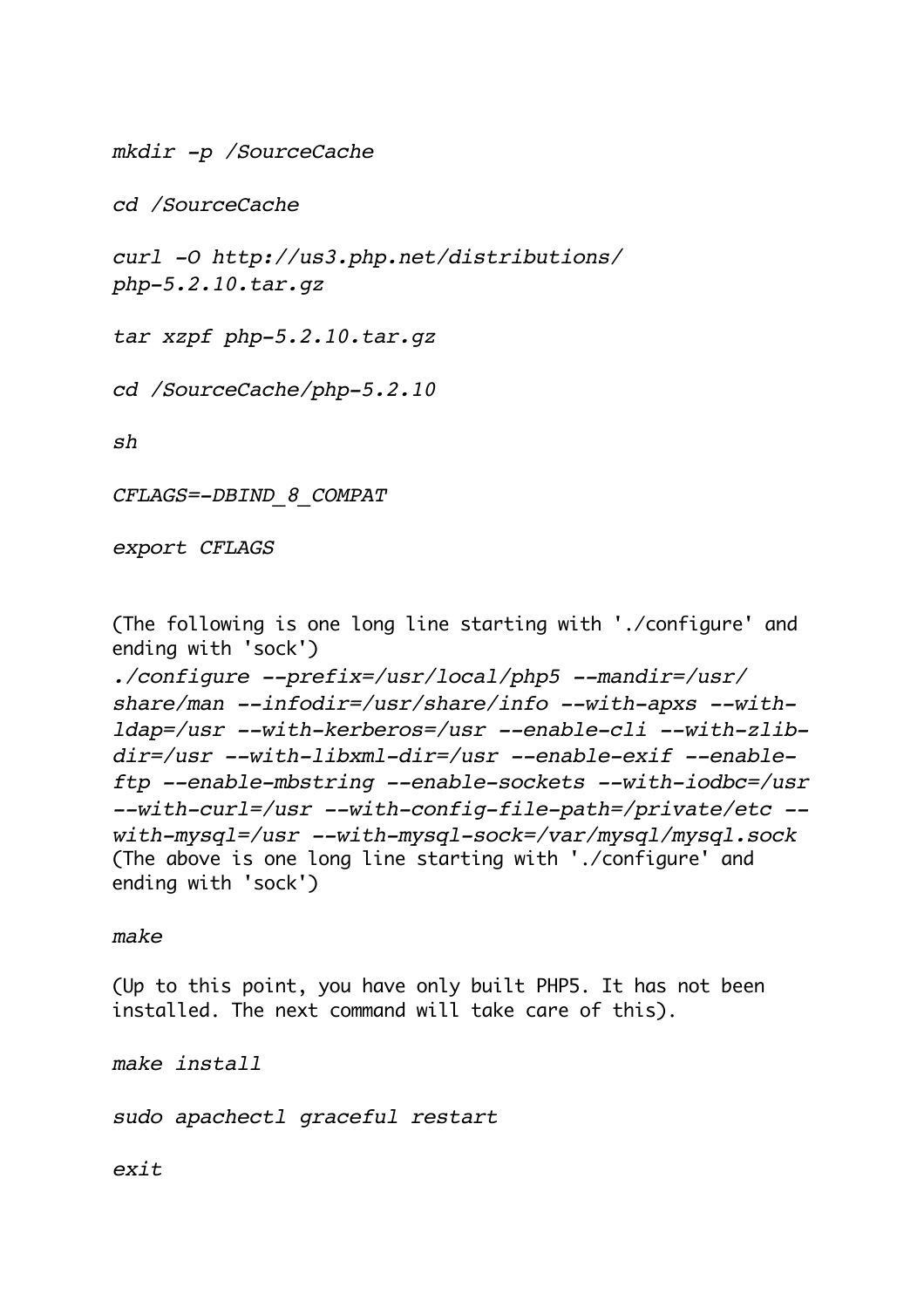You should now be all set and have PHP 5 alongside of PHP4. Server Admin will still work as before.

*/usr/local/php5/bin/php -v* will tell you the version */usr/local/php5/bin/php -i* will give you more info.

A more comfortable way of seeing the details of your PHP configuration can be achieved through a special .php file. Create a file called info.php with the following contents: *<?php*

*phpinfo();*

*?>*

When done, place it in an accessible directory of your webserver and call it through your browser. Detailed version and configuration information will be displayed.

As I mentioned before, only one version of PHP can be running at the same time. Some actions in Server Admin (like turning on webmail), will revert back to PHP4 as the running version.

Your best bet is to duplicate /etc/httpd/httpd.conf and create one version for PHP4 and one for PHP5. This will allow you to easily change/revert versions.

To this purpose issue:

*sudo cp /etc/httpd/httpd.conf /etc/httpd/httpd.php4.conf sudo cp /etc/httpd/httpd.conf /etc/httpd/httpd.php5.conf*

Now edit /etc/httpd/httpd.php4.conf and make sure it contains *AddModule mod\_php4.c*

*LoadModule php4\_module libexec/httpd/libphp4.so* and that those lines are uncommented.

Next edit /etc/httpd/httpd.php5.conf and make sure it contains *AddModule mod\_php5.c LoadModule php5\_module libexec/httpd/libphp5.so* and that those lines are uncommented.

Obviously you also need to make sure that each file only contains its respective reference to PHP4 or PHP5.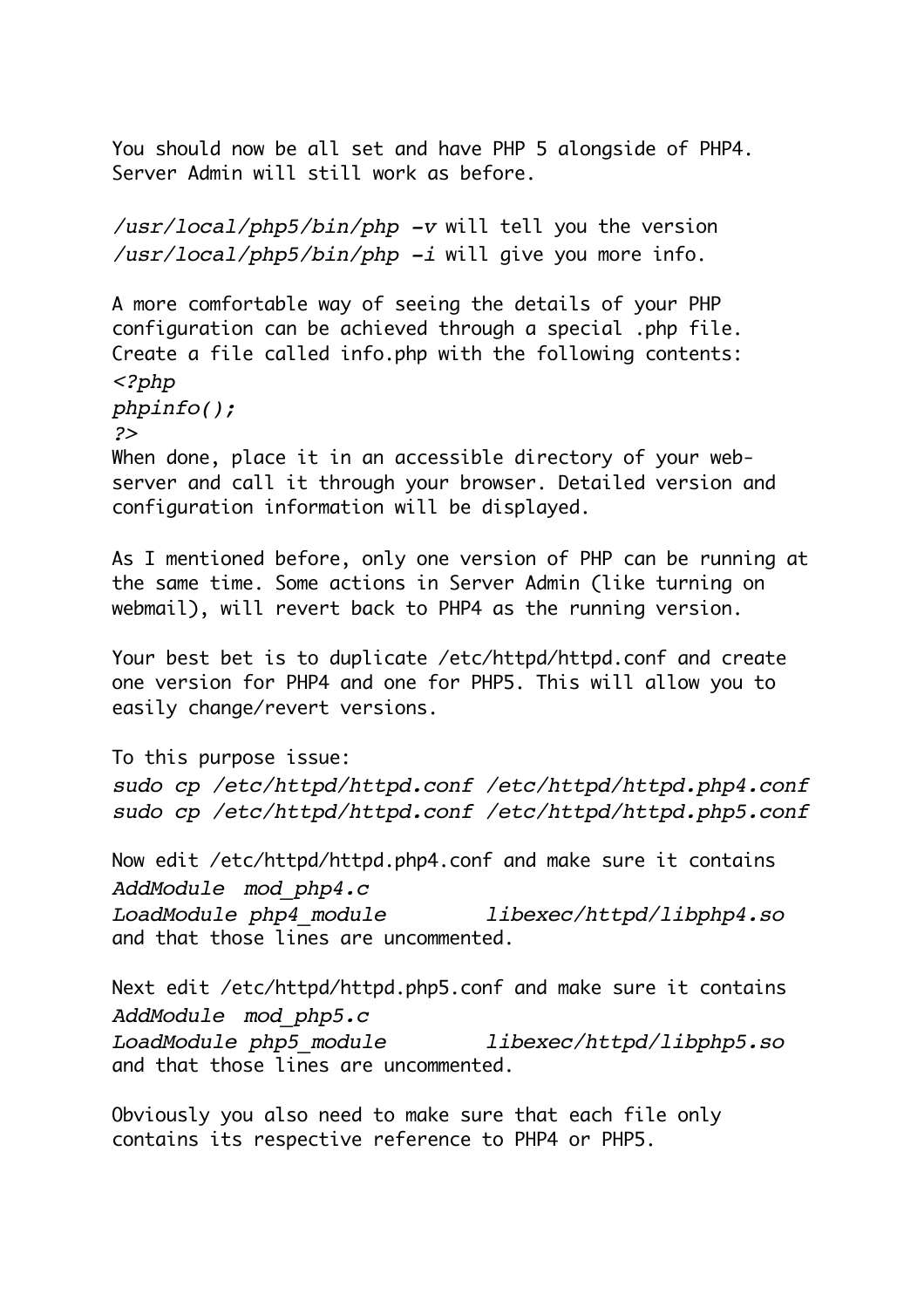Now when you want to change version just issue: *sudo cp /etc/httpd/httpd.php5.conf /etc/httpd/httpd.conf* or *sudo cp /etc/httpd/httpd.php4.conf /etc/httpd/httpd.conf* (depending which version you want) Then issue: *sudo apachectl graceful restart*